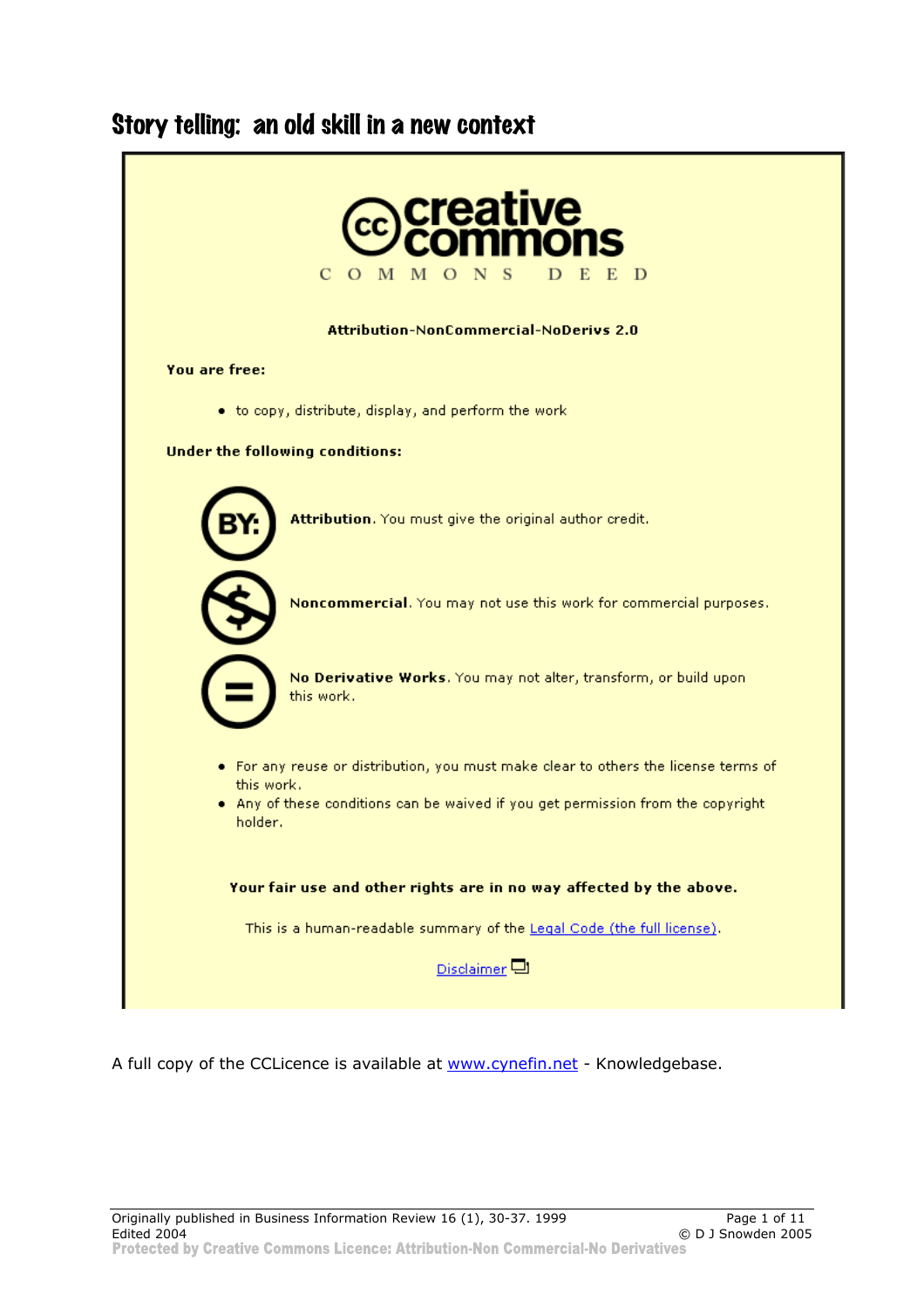# Story telling: an old skill in a new context

David Snowden Founder The Cynefin Centre www.cynefin.net

*For now we see through a glass darkly; but then face-to-face: now I know in part; but then shall I know even as also I am known.*

1 Cor.13.12

# **Abstract**

*Story telling is a uniting and defining component of all communities. The quality of story telling and its conformity or otherwise with desired corporate values is one measure of the overall health of an organisation. Stories exist in all organisations; managed and purposeful story telling provides a powerful mechanism for the disclosure of intellectual or knowledge assets in companies, it can also provide a non-intrusive, organic means of producing sustainable cultural change; conveying brands and values; transferring complex tacit knowledge. Too many management theories are based on mechanical models of the organisation, which fail to recognise that success is best achieved by treating the organisation as a complex ecology, whose workings cannot be*  fully predicted. In this article the use of story telling will be explored in respect of *different business purposes. This will provide a pragmatic approach to the use of the age-old ability of communities to convey complex knowledge through story telling that will provide readers with tools and concepts that can be readily applied in their own organisations.* 

*In the first, of two articles Dave Snowden explores some examples of story telling with a purpose and draws some conclusions. In the concluding article he will examine a structured approach to the creation of stories in a modern organisation and will look at the various repository structures that can be used to disseminate stories in virtual communities.* 

#### *Authors note:*

*Please note that the Cynefin Centre now uses the term 'narrative', rather than 'story-telling' to differentiate the tools, processes and approaches of The Cynefin Centre from those of the organisational story telling movement.* 

# Introduction - story telling is not an optional extra

This article is about an old skill in a new context. The new context is the emerging discipline of Knowledge Management that has arisen in response to the growing understanding that Intellectual Capital is the core asset of organisations and of society itself. The old skill is the human capability to tell stories. Story telling has many purposes, entertainment, teaching, understanding and cultural bonding to name a few. Stories can also convey complex meanings across culture and language barriers, in a way that linguistic statements cannot.

It is early days in understanding the use of stories in a modern business, and this article reflects both early thinking and some experimental projects. However the results are sufficiently good that we now know that there are major benefits to be achieved from the use of stories, and the development of story telling skills. Like St Paul we see as through a glass darkly to a more profound truth.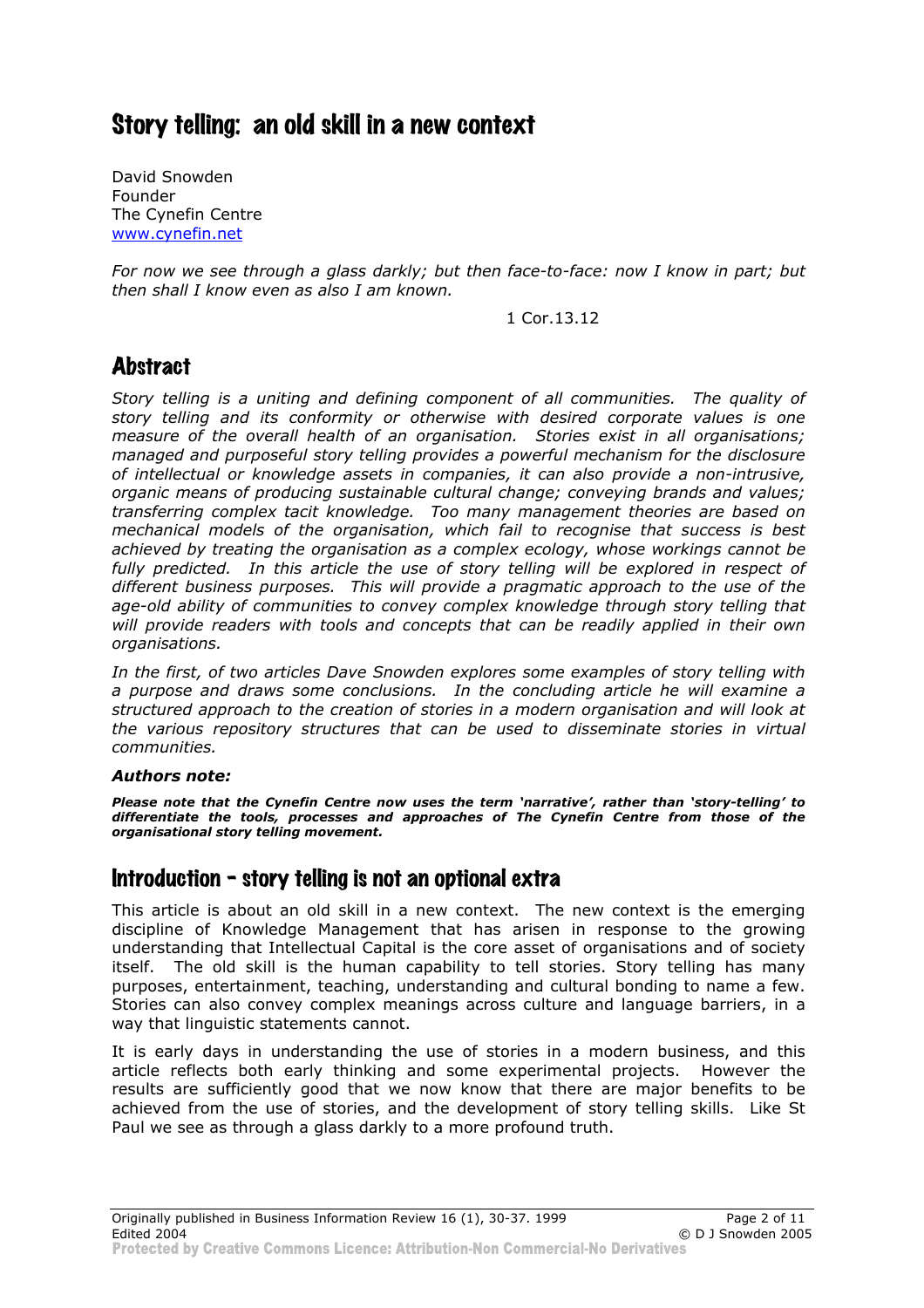Moreover, organizations are beginning to understand that story telling is not an optional extra. It is something that already exists as an integral part of defining what that organisation is; what it means to buy from it and what it means to work for it. Tom Stewart of Fortune Magazine, himself a great story gatherer and storyteller, summarises this well. In commenting on an IBM lessons learnt programme conducted by the author and described later, he says "If stories are powerful, and if stories are going to be told - true and false, official and underground, flattering and humiliating then leaders and managers need to be part of the process. First, suss out how storyrich the place is. A lack of storytelling, Gardner says, betokens an environment where management is too controlling. Ask yourself whether the stories-about the founder, about the guy who got canned, about why the boss got her job-are ones that tell people to shut up or step up, that include or exclude. Is there room for mistakes in the company story?" (Stewart 1998)

# What is a Story?

It is important to remember that, like many aspects of our growing understanding of the role of knowledge in an organisation, the use of stories is a rediscovery of an important natural skill that has bound societies for centuries. Some cultures have never lost the skill. Teaching masters of the Dervishes use the stories of Mulla Nasrudin as a means for their pupils to gain wisdom. These Mulla Nasrudin stories can be traced throughout the Middle East from the early Middle Ages to the present day. There are even Mulla Nasrudin stories about the perils of encountering British Immigration at Heathrow! (Shah 1985). All cultures have stories in common, stories which carry a weight of meaning beyond the words themselves. For many years the parables of the New Testament were common stories for western society, reference to which allowed the communication of more complex meanings and the reinforcement of common values. In more recent times we have created urban myths, stories of dubious truth that interest, excite and often teach - I now know not to put a poodle in the microwave to take just one example of a pervasive urban myth.

Two academic approaches to a definition of a story have been identified (Orton 1995). These are:

- 1. The Story Feature definition that requires any story to communicate some form of causal resolution of a problem based on an explanation of the context that initiates the story, the emotions and actions of a protagonist and the actions - and their consequences - of the protagonist his/her reaction. This approach emphasises the need to define the characteristics that determine story quality.
- 2. The Structural-Affect definition, which requires the addition of meaning and significance for the audiences, through empathy, suspense, curiosity, shock, all or any of which should create some form of learning or understanding. Here the issue is how a story is structured to affect an audience.

These two definitions reflect one of the defining characteristics of Western academic thinking, namely the desire to create an explicit set of rules and associated process that enables something to be 'known' either through its proof, or the inability to disprove. This is both useful and dangerous at the same time. It is dangerous in that it attempts to create explicit rules for what is a tacit skill: we all know a good story when we hear it, without the need to deconstruct it. It is useful in that it can provide characteristics and contrasts which assist the process of deliberate story construction.

In order to reach some conclusions about the relevance of these distinctions and definitions, we will examine some stories defined by purpose from the author's own experience.

# Purposeful Stories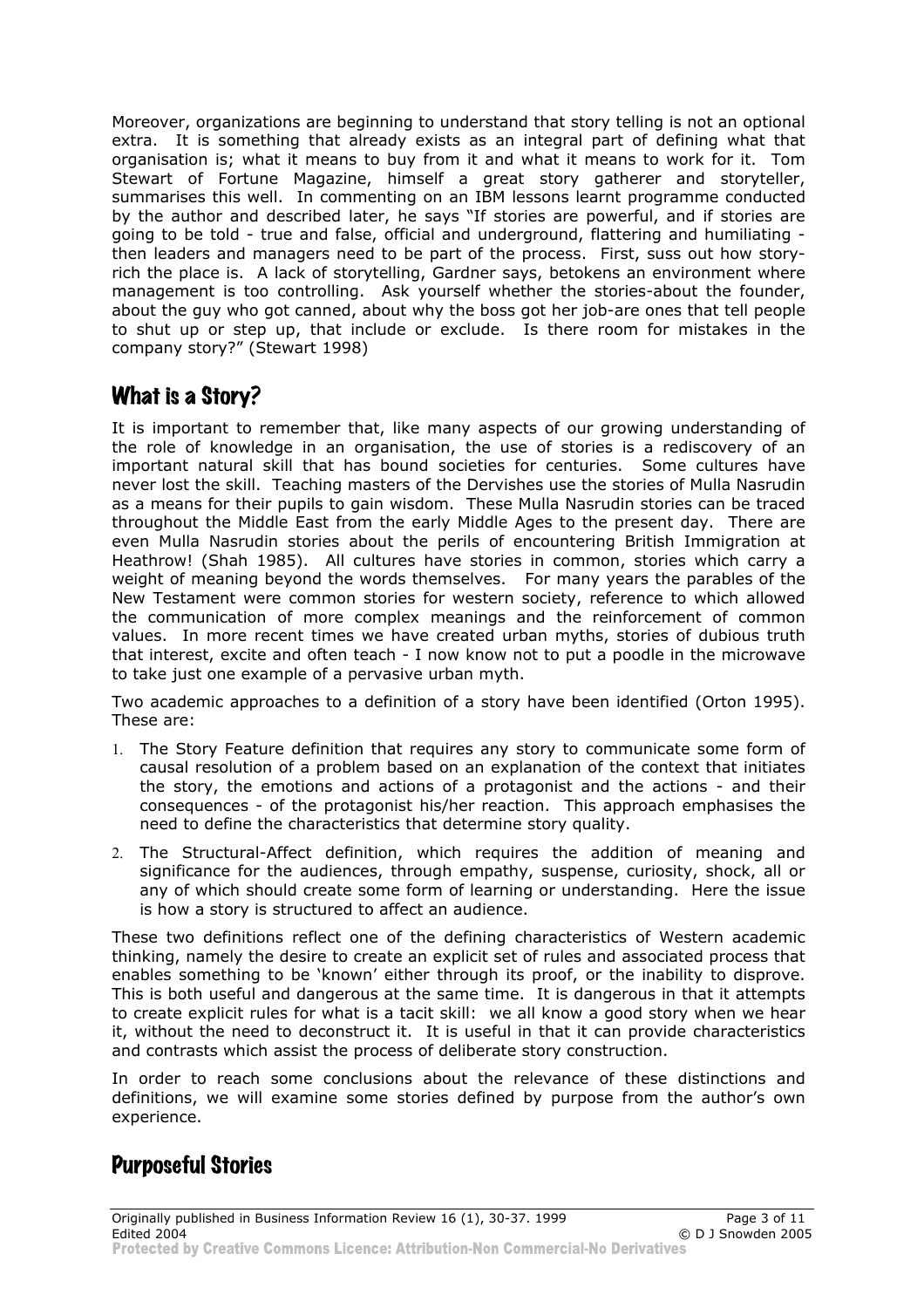**anecdote,** n. Narrative of detached incident; (pl.  $\sim a$ ) unpublished details of history. Hence ~IST n., ~AL, **anecdotic(al),** a.a. [orig. pl. f. F *anecdotes* f. Gk *anekdota* things unpublished (AN - (5) + *ekdotos* f. *ekdidomi* publish)]

Anecdotes provide a means by which an organisation or a leader creates a common identity by providing models and examples of good and bad behaviour. Everyone is familiar with these. They have been common elements to effective leadership throughout the ages. Such stories purport (and sometimes are) descriptions of isolated incidents in the history of an individual or company that powerfully convey a set of values and/or desirable actions. The leader is often a character in such a story, possibly the protagonist. A story of how a Chief Executive listened to a student on work placement - and changed company policy as a result - says that this company is not about hierarchical learning; it encourages the communication of new ideas. Such stories may also signal a change in attitude. One example will serve to draw some conclusions about this class of story.

#### The small guys win out

Data Sciences was an Anglo-Dutch IT Services Company, now a part of IBM. Several years ago it created marketing and internal cultural change programme, branded 'Genus'. A strong element of this programme was the adoption of software reuse through Object Orientation (OO). A common problem with most IT professionals is that they are inherently curious about the structure of software code, and they like to tinker, to build a better version. This strong culture militates against reuse. The Genus team to make it clear that a new attitude was required used one anecdote, based in fact. The story was a simple one, and memorable within a community of Software Engineers. It was the story of two development groups, both tasked with producing a set of software objects that would provide framework of reusable components for the most common features of a range of applications. One group comprised a large team of experts, individuals who in some cases were world-leading experts in OO techniques, all of whom were experienced and well trained. The other group was a small team of ex COBOL Programmers, whose experience was in Payroll data entry systems. The latter team were provided with two weeks of basic OO training and provided with the services of a mentor.

As part of their task, both teams had to create a 'list object', a piece of code that defines the way in which data can be presented to a file, printer etc. The experts created a wonderful piece of code. It was elegant, it performed well and it only took two man months to develop. The COBOL Programmers in contrast downloaded a 'good enough' list object from the Internet at a total cost of five dollars.

This is a powerful story in several respects:

- It says that experts may still miss the point. The COBOL Programmers, had understood the purpose of OO techniques, it is all about reuse, not about reinventing the wheel however elegant;
- It says to owners of old skills that they have something to contribute from their own experience and that they can outperform the experts if they THINK. It provides hope for groups who have been left behind in training and acquisition of new skills and encourages staff retention;
- It advises that the focus should be on business objectives, in which the skill of the Software Engineer is not of value in itself, but in its ability to realise those objectives;
- It cocks a good humoured two fingers at an elite group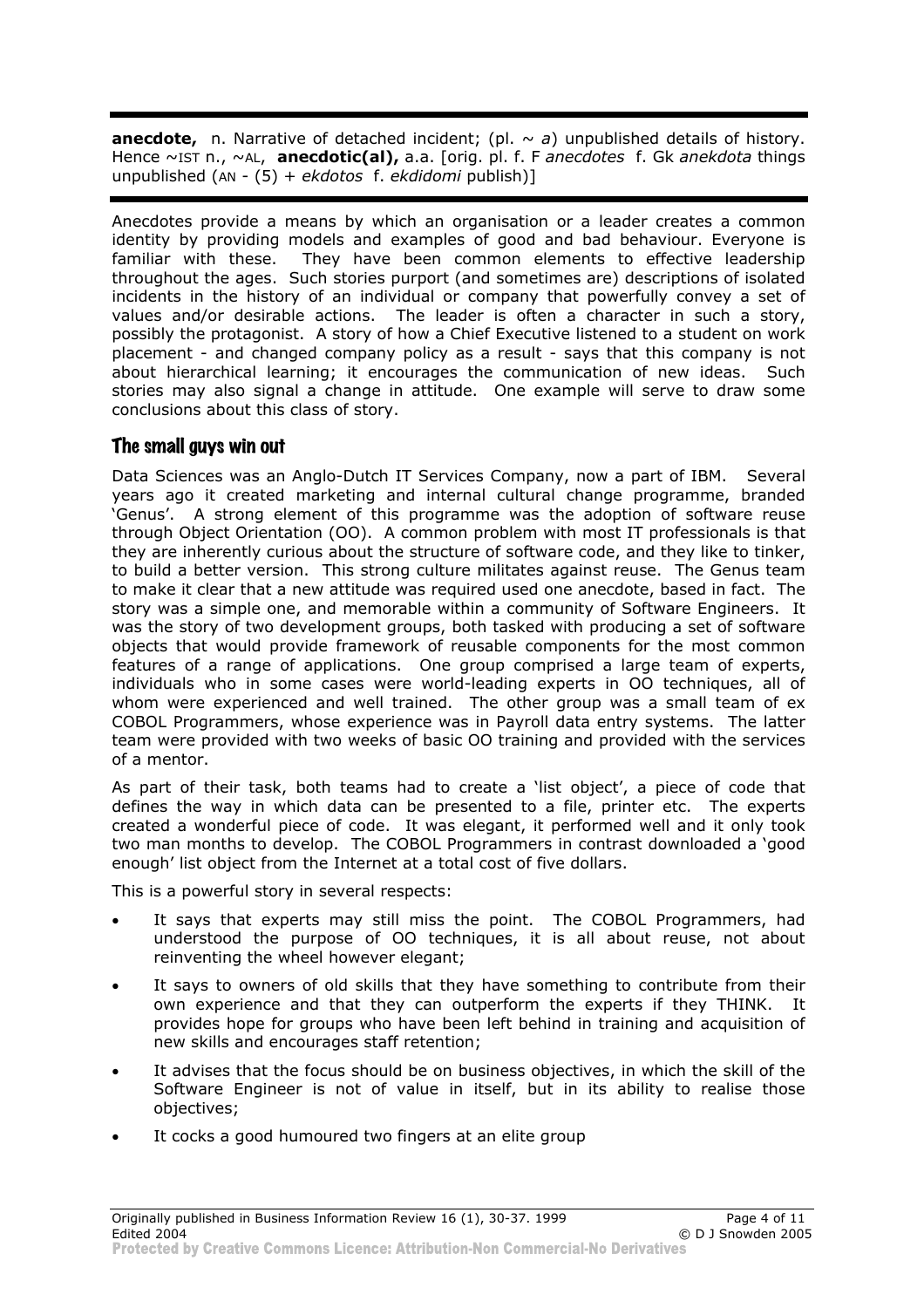Importantly those lessons do not need to be spelled out. The telling of the story conveys all the above meanings, simply. As with all stories the simple memorable form communicates complex meanings and is self-propagating.

Self-propagation is an important concept for usable stories. An effective story will spread like wildfire through an organisation, without altering its core meaning. The fact that it is unpublished, allows it to self propagate as each storyteller can provide their own unique style, or edge.

The story is routed in truth. By providing a narrative of a detached incident it is difficult to argue with. In practice the experts started to respond by complicated explanations, their problem was that the story was one that most people wanted to believe - that was a major part of its power. In the end good-humoured retelling of the story 'against themselves' proved the most effective way of regaining respect.

There are many examples of similar stories. Some of them relate to specific interventions by a new Chief Executive. Giving up executive parking places makes a statement about equality. The use by the CEO of Amazon.com of a cubicle rather than an office says that his company is about reducing cost, mucking in together to provide customer service.

Those stories are all anecdotes, they are unique events that serve to educate. The story itself provides the purpose. However this is by no means the only use of stories. Stories can also be used indirectly - to help us understand something.

#### Story telling as a knowledge disclosure mechanism

Knowledge Management is the latest fashion in Management Thinking. Analysts now expect the market for Knowledge Management to grow to \$4.5 billion by the year 2000. Garner have coined the ugly expression of "nascent mega trend" to describe the phenomena. For those of us who championed the cause of knowledge management through the wilderness years of Business Process Re-Engineering, the current interest in the subject is a bittersweet experience. On the one hand interest is high, on the other the careerists who surf the wave of corporate fashion are seizing control, generally without any real understanding of what it means to manage knowledge.

One of the ways of distinguishing the good guys from the bad guys is to look at the methods used for mapping or cataloguing knowledge. The bad guys will tend to use old methods, re-badged yet again with new language, but no real change of content. Unfortunately, new wine does not sit easily in old wine skins. Looking at different approaches to knowledge asset registers or knowledge mapping best evidences this.

There are two key lessons in respect of identifying what people know:

- 1. If you ask people what they know, they will generally tell you what they think they ought to know, and it will generally be explicit knowledge - the knowledge that can be written down.
- 2. The more valuable tacit knowledge, and a substantial proportion of explicit knowledge is *only known when it is needed to be known.* It is triggered by a combination of events and circumstances that creates that 'I know what is going on' moment for the knowledge holder.

It follows from this that arriving with a questionnaire is not the way to discover what people know. Workshop techniques such as imagining what you would rescue from a burning building can help, but are not the most effective.

Knowledge disclosure techniques utilising anthropological techniques, have concentrated on direct observation of decision-making, the exercise of judgement and problem resolution over time (Snowden 1998a-c). It is in these essentially human, and community based activities that we see the traces and evidence of knowledge use.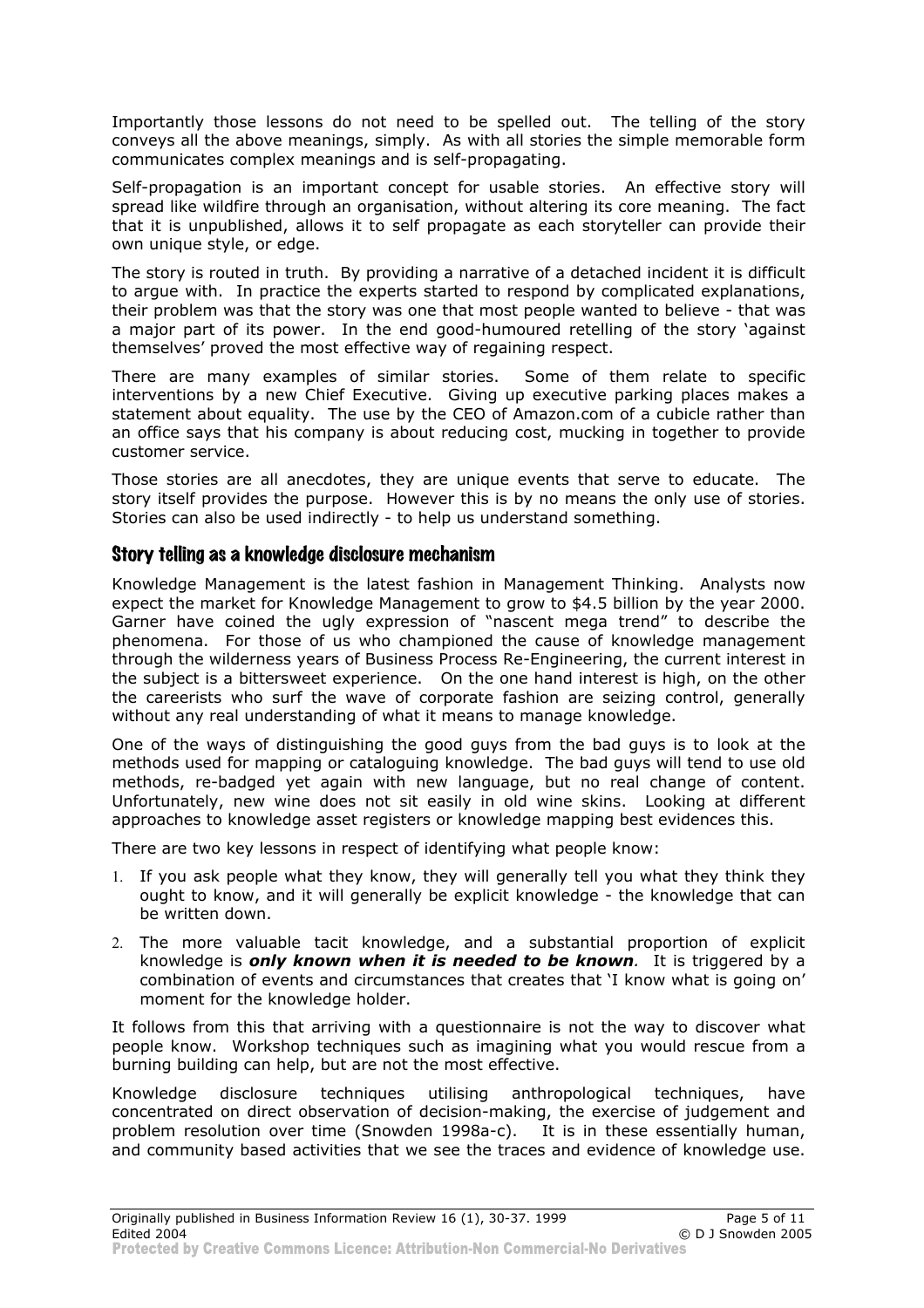By looking at decisions that were made, we can ask what explicit and tacit knowledge was used, in context.

That approach has proved effective where the time scales required to observe the knowledge disclosure mechanisms are compatible with the required delivery time scales of the project. However for many companies, the coincidence of time scales is not possible. In most large project environments, knowledge is disclosed over time scales measured in years not weeks. Story telling has proved a powerful knowledge disclosure technique in this respect, and one case study, involving international sales effectiveness in a multinational has been published (Aibel & Snowden 1998 a-b).

The essence of the approach is to select a representative sample of projects and then reassemble as many as possible of the original team for a one-day story telling workshop for each of the selected projects. The storytellers are encouraged to reminisce, in the style of a reunion. Well conducted this creates a series of anecdotes, humorous incidents, lessons learnt, observations and plain narrative. It does not follow a linear sequence over time, but jumps around in time as the flow of the storytellers evolves and explores.

As the storytellers, tell their story they are observed by trained observers who identify decisions, judgements, problems resolved or unresolved and chart these together with associated information flows. Once the story telling has come to a natural conclusion, the observers present their model for validation and then the group as a whole charts for each decision/judgement/problem resolution cluster what knowledge was used, and what was its nature: tacit in the form of skills possessed by individuals (experiences, intuition, relationships, understanding etc.); explicit in the form of artefacts (pricing models, quality control procedures, rules, research etc.).

The consolidation of the intellectual assets thus disclosed then enables a structured process to be followed (Snowden 1998d). The artefacts that contain explicit knowledge can be optimised and distributed as appropriate. For tacit knowledge, the two big questions can be asked: Can we make this knowledge explicit? Should we make it explicit? The second is the most important, tacit knowledge is more powerful under conditions of uncertainty than explicit. Where we can and should make it explicit then we create or reuse artefacts to act as repositories. Where we can't or we shouldn't, then we urgently need to identify if the tacit knowledge concerned is the property of a limited number of individuals or of a community. In the former case - we are vulnerable to its loss and urgent action is required.

Experience leads to several interesting observations as to the manner in which the story telling takes place. In the above-mentioned case, the 'good' teams, those who had won good business, readily moved into story telling mode. They had enjoyed the experience and willingly reminisced, mining a rich vein of anecdotes, often humorous, self deprecating and memorable. On the other hand, the 'bad' teams who had either lost business, or had won business that in retrospect their company would have been better without, found it more difficult. Stories were often told from very different perspectives, with little common understanding between players. Many stories carried themes of betrayal or well rehearsed excuse. However their stories were the most valuable for corporate learning. The best performing teams had often learnt the least and were in danger of propagating their lack of learning to new projects by telling stories of their success without recognising the elements of luck or unrecognised serendipity that were an essential component of that success. One 'anecdote about the anecdotes' was memorable from the project.

The best performing team, one who had won a major contract in the face of all expectations to the contrary, were telling their story. They had reached a key point, in which they had bucked the company's authorisation process in order the close the business. History had proved them right and like all successful teams they felt that the whole world should be like them. They were painting a vision of anarchy that was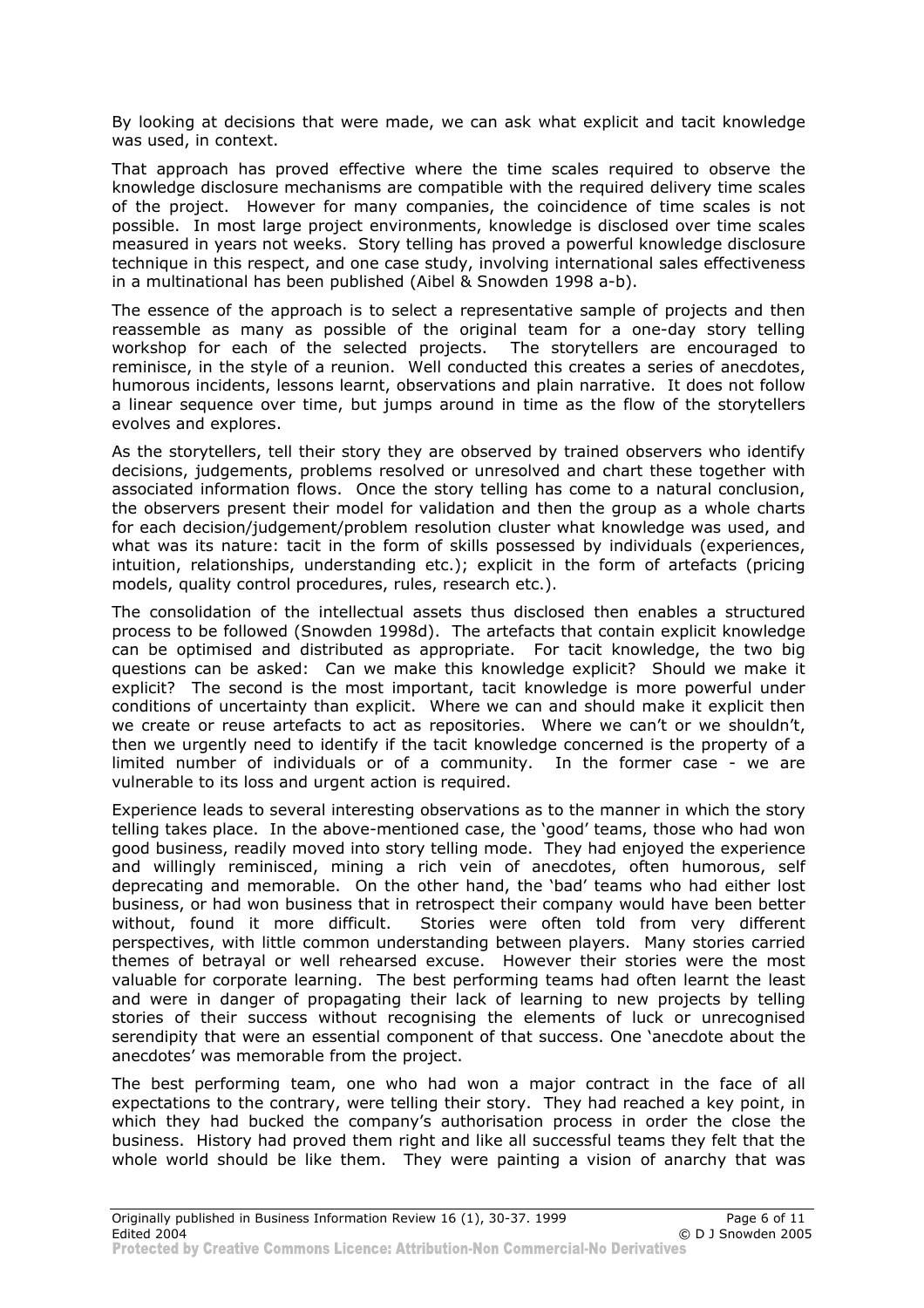intrinsically seductive. At the height of their enthusiasm, one of their number interrupted. "We shouldn't be decrying the processes, they are there because in a company our size we can't always have brilliant and lucky teams. We should always remember that we can't presume that future teams will be as lucky". The timing of this intervention in the story telling process was profound. It forced the circle to look at where they had been lucky to have the right knowledge in the right place at the right time. Where they had made good judgements on the basis of incomplete information, and how those judgements had been made.

The means by which a story is communicated is also a significant factor. Some form of after action, or project review had always taken place - although often it honoured the form rather than the content. The lessons were written up in formal reports - there was an attempt to ensure that the lessons learnt were rendered explicit and distributed as appropriate. In this particular project the story telling workshops were also videoed. In one case the team was the least successful studied. They had won business that was loosing the company millions of dollars. To read the story of the way in which they were out negotiated leads to the conclusion that they were incompetent and should not be trusted again. To see them tell the story is to see the pain of learning etched on every line of their faces, it is to understand that they simply met a brilliant negotiator. For many of the observers, it was this poorly performing team who they would trust the next time. The manner of communication - that is hearing the story told by those with direct experience, changed the understanding through a direct communication of tacit knowledge. The explicit report lost this impact, and inhibited learning and transfer of best practice.

The use of story telling as a disclosure mechanism creates a largely self-sustaining, low costs means by which knowledge can be captured on an ongoing basis - in contrast with a conventional consultancy approach which requires constant measurement and intervention by expensive teams. Story telling is a natural, organic process in which the organisation is managed as a complex ecology, through a series of low cost interventions. Hypothesis based questionnaires in contrast, represent an attempt to manage the organisation as a complex machine, in which the individual components are ultimately definable, knowable and reproducible.

#### Story telling to create meaning & understanding

The Christian religion began with a storyteller, who used parables and metaphors to create a profound understanding of a set of values, and reinforced that understanding by creating a story of life, death and resurrection. The theologians arrived later in the cycle. This model works, but for some reason the drive for explicit 'rational' models pervades business thinking. The neat (as in tidy) way of creating a common culture is through the linear process of structured mission statements, strategy, tactics etc. The neat (as in wise) way uses metaphors and stories to create an environment in which understanding will percolate the entire organisation in a self-sustaining manner. *Neattidy* is expensive to create, expensive to maintain but is visible and demonstrates that something is done. *Neat-wise* is demanding on time and intellect, but cheap in terms of external resource. *Neat-wise* requires less energy to maintain and propagate, the stories it uses can convey more complex meaning than a definition. However *Neatwise* requires greater trust, it is about guidance not direction, volunteers not conscripts.

One example will serve the double purpose of illustrating the use of this technique, and also to create an understanding of what it means to manage knowledge that is central to managing Intellectual Capital.

There are many definitions of knowledge management. None are really truly satisfactory. Some are plain misleading, especially those based on an understanding of knowledge as some higher or added value form of information. The following is the author's latest attempt: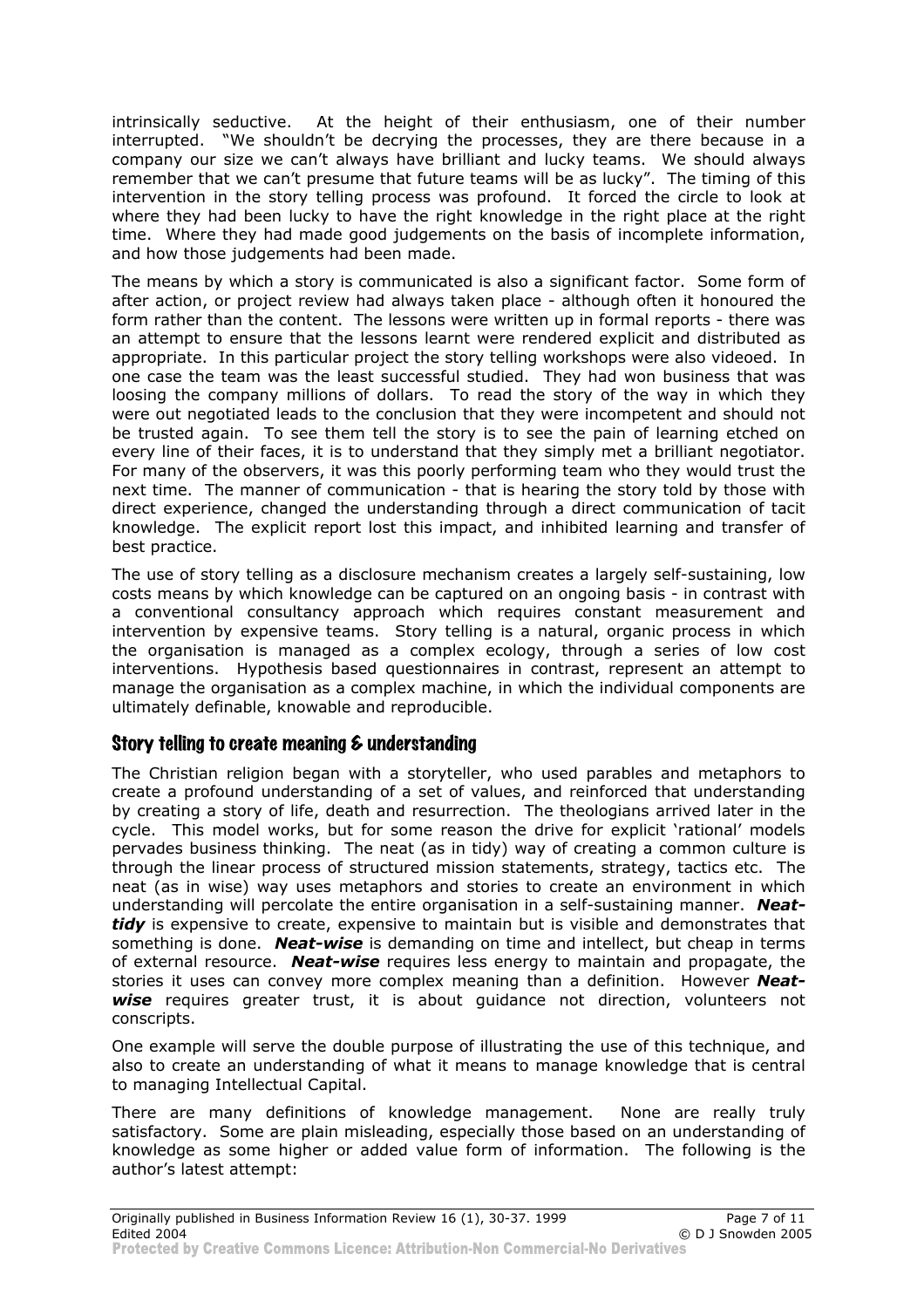*Knowledge Management is the developing body of methods, tools, techniques and values, through which organisations can acquire, develop, measure, distribute and provide a return on their intellectual assets. It is fundamentally about creating self sustaining ecologies in which communities and their artefacts can organically respond to, and confidently proact with, an increasingly uncertain environment.*

A lot of time went into that definition, its a statement to the market, and an internal political statement about values. To a knowledge management practitioner it contains coded references that identify the author as belonging to one of the two distinct schools of knowledge management. But, what does it mean? Would you be able to repeat it after reading this article? More importantly would you understand its implications for day-to-day business practice?

An alternative is to create a metaphor, supported by stories that will create an understanding of what it means to manage knowledge in contrast to managing information. Once this understanding is achieved tacitly, and then the explicit definition of Knowledge Management can reinforce established understanding as opposed to trying to create it. This is important for knowledge management programmes, as they cannot be imposed on an organisation - you cannot conscript tacit knowledge it can only be volunteered. A programme has to create a common language across all levels within an organisation and it is not pragmatic or sensible to train everyone.

The metaphor is a simple one; it contrasts the use of a London Street Map, with the use of a London Black Taxi Cab. The map represents information. The mapmaker has taken a mass of data and codified it into an abstract structure that can be used by a broad group of individuals with out the need for specialist training. In using the map, our subject *observes* the street name, orientates to the map using the index and makes a *decision* about which direction to go and then *acts* on that decision (OODA). The power of the map is that that the OODA cycle can be repeated in the event of error. The downside is that the OODA process takes time. The more complicated the information, the richer its potential, the longer it takes. If I am driving around London, then it is difficult to read the map without slowing down - and illegal to do it without stopping. In contrast if I catch a Taxi, the taxi driver simply knows which way to go, the use of the data that underlies the map is an intuitive part of their mindset. S/he is able to cope with change and uncertainty due to accidents, road works and the like in a resilient and responsive manner. Now with this metaphor go two stories.

- The first is the story of how Taxi Drivers in London are trained. A story that has major impact when told to overseas audiences. To get a licence the aspirant has first to drive around London on a motor scooter with a map, until they know the name of every street and the various standard routes. Once they have completed this they have 'the knowledge' - a noun that has been established for decades. The lesson of this story is a lesson about trust. Trust is the key word in knowledge management. Without trust, I cannot use the knowledge of the Taxi Driver, without trust I cannot tap into the tacit components of my organisations' intellectual assets. Trust is established through one to one relationships or, as in the case of 'the knowledge' through confidence in training programmes.
- The second is personal, and needs to be told from personal experience. The author of this article uses an example of reading a map without the knowledge of safe and unsafe areas of New York. Everyone can tell a story of how they used a map, but were unaware of some of the hidden assumptions that were a necessary part of the map-making process - it was easier when one could just write, "here be dragons"!

The use of this type of approach can be powerful. Instead of debating academic definitions of knowledge and information, the question can be posed: "Is this a problem/decision requiring a map or a taxi?" With that question a complex set of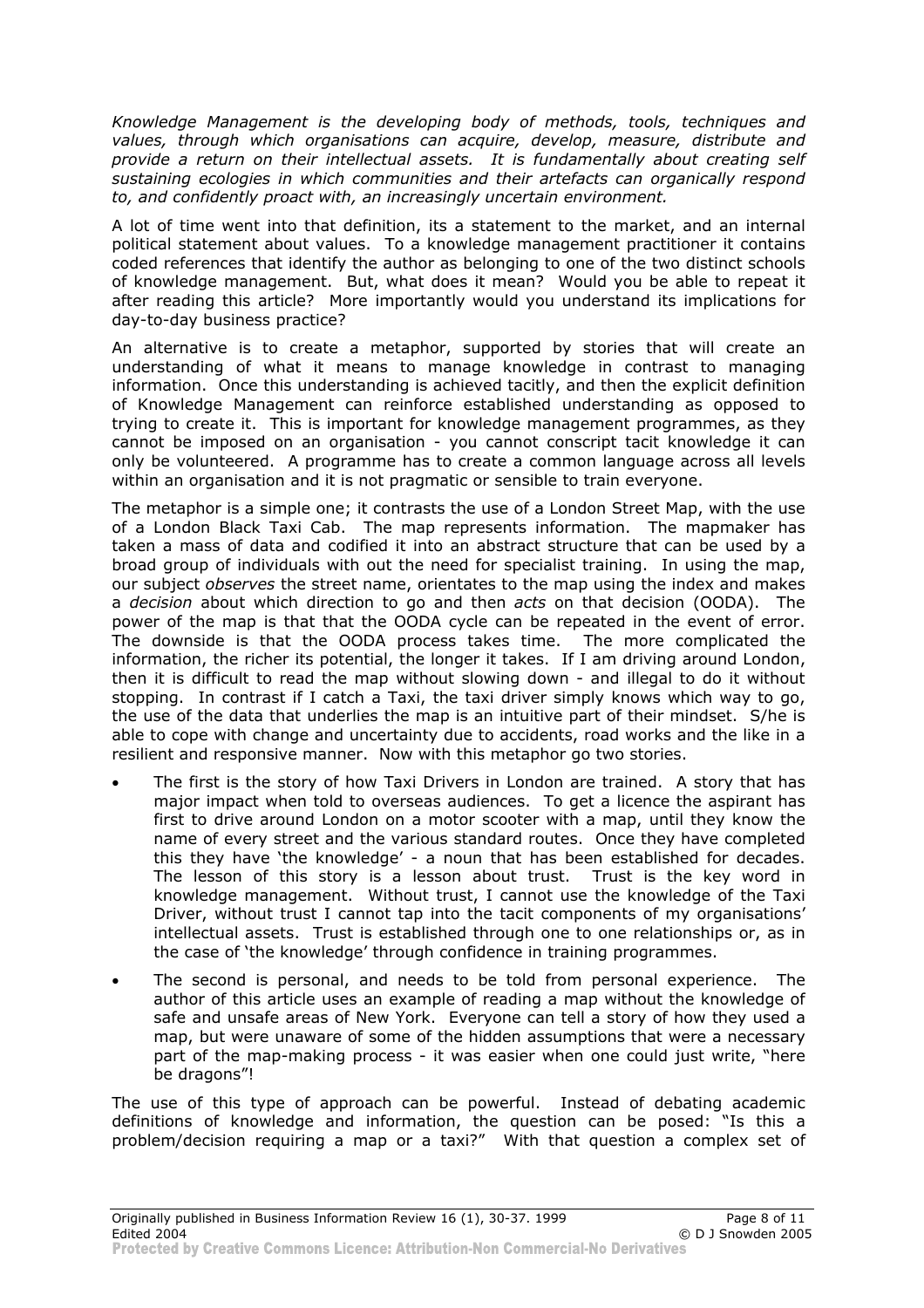meanings and understandings can be conveyed and used consistently across a broad population.

# What can we conclude about stories?

There are many other examples that could be drawn on. Stories can be used to provide warnings - the structure is that we use with out Children - if you go into the woods without Mummy and Daddy you get eaten by bears. Stories can be crafted to teach or reinforce simple rule propagation in a complex environment, they can be used to elicit new levels of customer understanding and allow product innovation. Stories with a purpose are very powerful.

From all of these we can draw some conclusions. Purposeful stories are likely to contain some common elements:

- They will be able to capture and hold the attention of the audience. It does not follow that they have to be entertaining; they can be painful or just excite curiosity.
- Good stories self propagate, they have a life of their own, they are not linked with an individual storyteller. In order to do this they need to be oral or tacit in nature, to allow each storyteller to invest their own authority around common structures and value themes.
- A good story can be told to all audiences regardless of educational background, role or experience and all members of the audience will gain meaning from it at different levels.
- Stories and the metaphors they contain can provide a new language for new forms of understanding. Their use can avoid sterile academic debate and overly explicit (and expensive) consultancy processes, by tapping into the Intellectual Asset base of an organisation and its environment.

It follows from this that there a useful elements from both the *Story Features* and the *Structural Effect* definitions. The *Structural-Effect* approach focuses on the need to relate a story to its context and audience. A story that does not move the audience to greater understanding and/or action in effect fails as a meaningful story. It also focuses the story creator on the need to ensure that the lessons of the story relate to some meaningful goal on the part of the audience, and encourages the audience in involving themselves in the story telling process.

On the other hand the *Story-Features* approach provides an analytical framework (or framework for their are different sub-approaches) to understand story telling components and story construction. It also provides some potential measures for the health of an organisations story telling ability. One of the key developing skills within knowledge management work is the deliberate construction and creation of teaching stories from the common history and experiences of an organisation. This allows an organisation to intervene in its internal ecology for beneficial effect, deliberating creating the stories and (more importantly) the story telling skills that allow us to more effectively communicate values and distribute tacit knowledge.

# **Implications**

There is a Welsh word "*cynefin*, which is difficult to translate into English language. "It describes that relationship: the place of your birth and of your upbringing, the environment in which you live and to which you are naturally acclimatised." (Sinclair 1998). This concept of wholeness and history is what outstanding organisations are all about. They have the trusted relationships and confidence that comes from a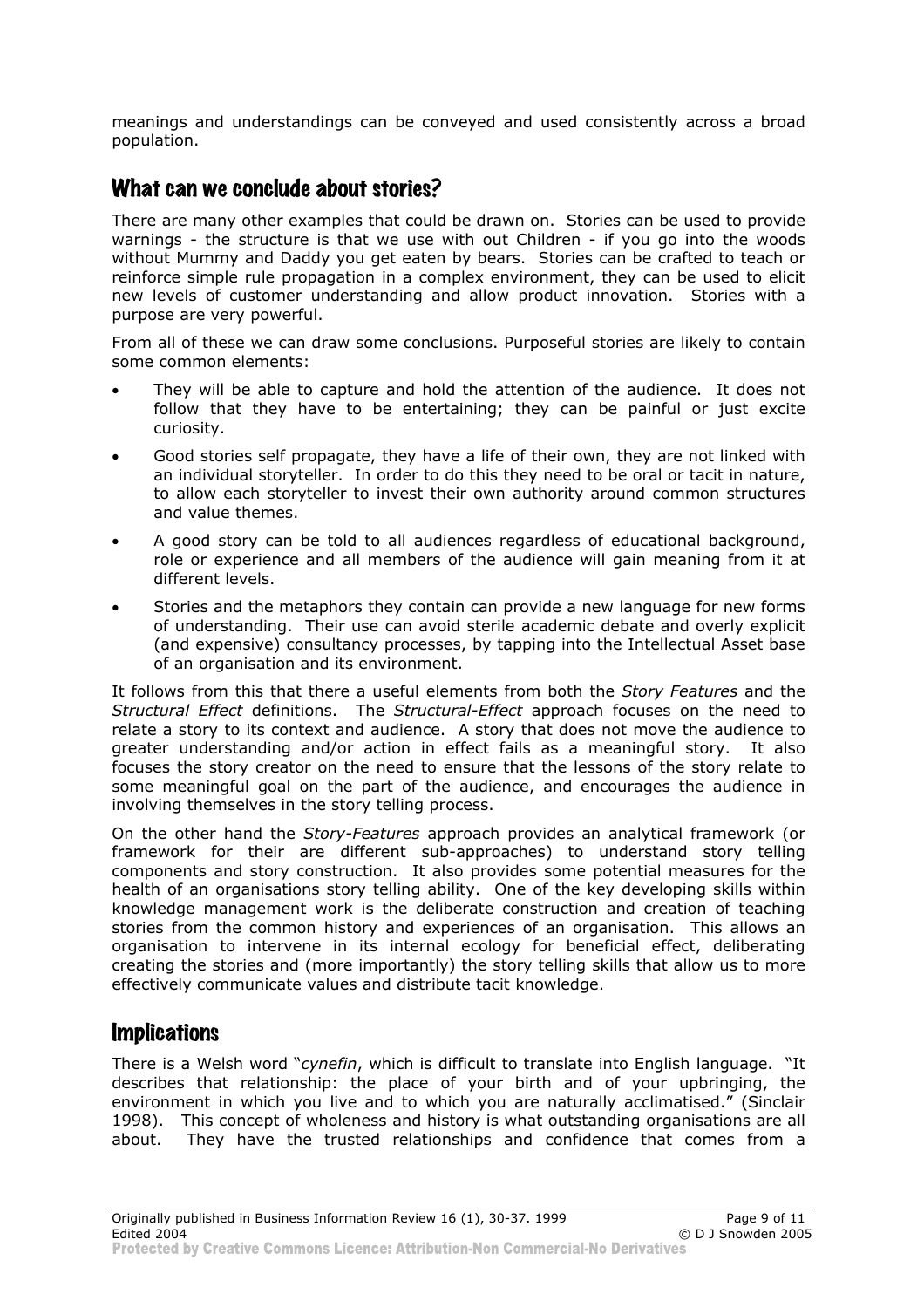community with common values and a common story about their history, however short.

Interestingly one aspect of the growth of virtual communities, both internally to companies and as part of the growth of e-business is the re-emergence of many of the characteristics of the oral cultures that preceded the birth of scientific rationalism, itself enabled by the invention of a printing press. Electronic communication is more conversational, more immediate and more direct. It allows the development of multiple personalities within virtual space. This trend that will only be reinforced by the increasing sophistication of voice technologies.

In this context it is not surprising that the story telling skills of previous oral traditions are coming into their own in the new age of uncertainty that we are now entering. The capability of an organisation to create its own stories, and through that creation to define its culture and place within its chosen environment is key. It is both symptom and cure.

To finish with a metaphor from one of the outstanding books on Knowledge Management published last year: "Managing knowledge assets, then, in a fast-moving information economy, is the cognitive equivalent of white-water rafting, of going with the flow and trying not to capsize. It requires alertness, flexibility, and a light and buoyant craft. It will not do to shoot rapids in a paddle-steamer" (Boisot 1998). White water rafting requires trust, common understanding and common stories that bond the community of rafters. To achieve this we will need to rediscover the story telling skills and consequent resilience of our Hunter-Gatherer Ancestors.